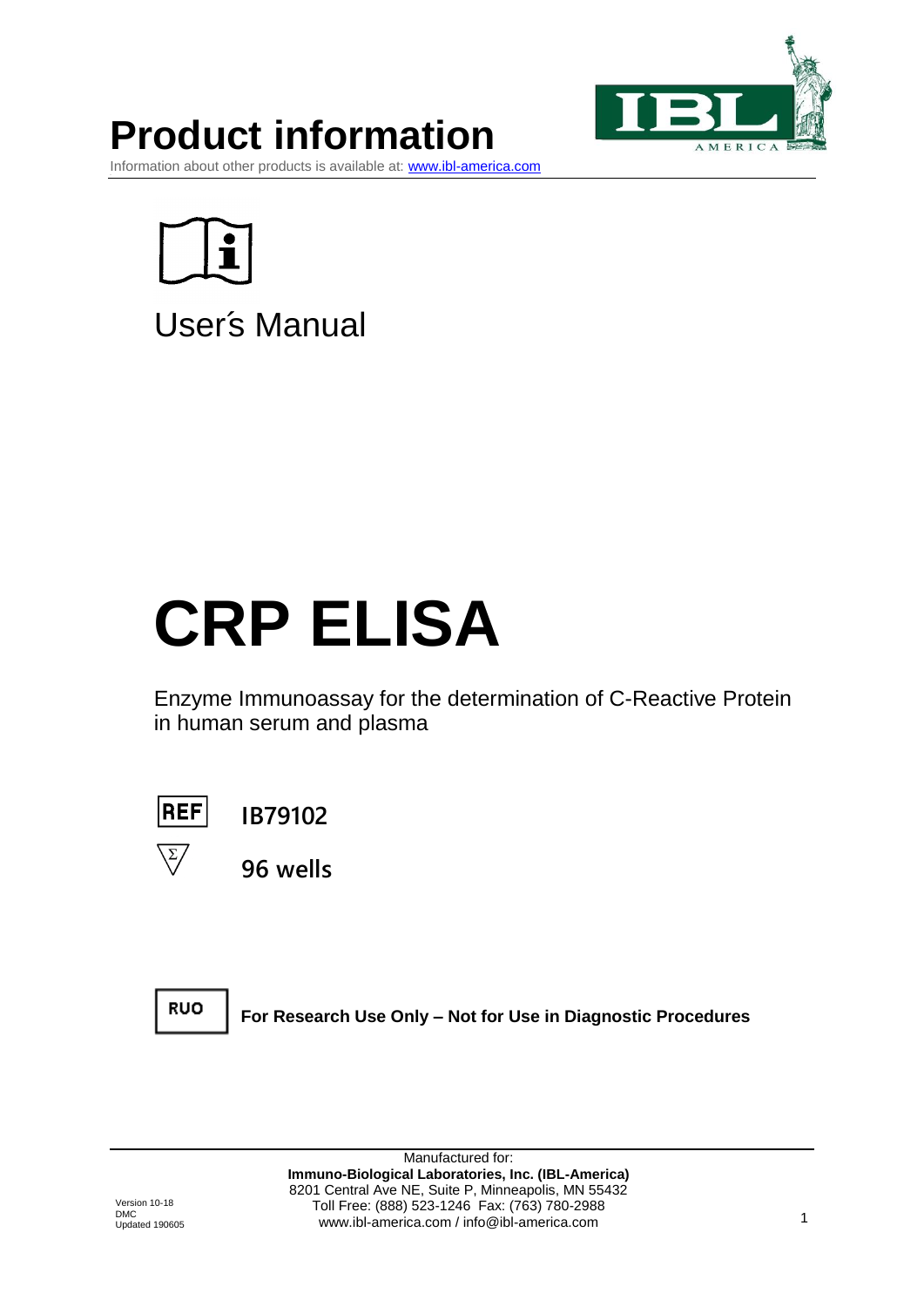# **1. INTENDED USE**

Enzyme Immunoassay for the determination of C-Reactive Protein in human serum and plasma. **For research use only – Not for use in diagnostic procedures**

# **2. PRINCIPLE OF THE CRP ELISA**

Microtiterstrips coated with anti-CRP antibody are incubated with diluted standard sera and samples. During this incubation step CRP is bound specifically to the wells. After removal of the unbound serum proteins by a washing procedure, the antigen-antibody complex in each well is detected with specific peroxidase-conjugated antibodies. After removal of the unbound conjugate, the strips are incubated with a chromogen solution containing tetramethylbenzidine and hydrogen peroxide: a blue colour develops in proportion to the amount of immunocomplex bound to the wells of the strips. The enzymatic reaction is stopped by the addition of 0.5M H2SO4 and the absorbance values at 450 nm are determined. A standard curve is obtained by plotting the absorbance values versus the corresponding standard values. The concentration of CRP in samples is determined by interpolation from the standard curve.

# **3. REAGENTS**

- 1. **SORB MT Coated Microtiterstrips** 12 x 8-well strips coated with monoclonal antibodies to human CRP.
- 2. **CAL A – EStandard Sera** 5 vials, each containing 1/10 prediluted CRP standard solutions (0.2 ml), N having following values: N=0: 0 µg/ml; N=5: 5 µg/ml; N=25: 25 µg/ml; N=50: 50 µg/ml; N=100: 100 µg/ml. Contains 0,09 % NaN3. Calibrated against the NIBSC 1st International Standard, 85/506.
- 3. **ENZ CONJ Conjugate** 1 vial, containing peroxidase conjugated monoclonal anti-human CRP antibodies (12 ml). Contains antimicrobial agents and an inert red dye.
- 4. **SAM DIL 5x Specimen Dilution Buffer** 1 vial, containing 40 ml dilution buffer 5x concentrated. Contains 0.09 % NaN3 and an inert green dye.
- 5. **WASH SOLN 20x Washing Solution** 1 vial containing 50 ml 20x concentrated phosphate buffered washing solution.
- 6. **SUB TMB Chromogen Solution** 1 vial, containing 15 ml of a solution containing H2O2 and tetramethylbenzidine.
- 7. **STOP SOLN Stopping Solution** 1 vial, containing 12 ml of 0.5M H2SO4.

# **4. MATERIALS REQUIRED BUT NOT SUPPLIED**

- 1. Precision micropipettes and standard laboratory pipettes.
- 2. Clean standard laboratory volumetric glassware.
- 3. Clean glass or plastic tubes for the dilution of the samples.
- 4. A microtiterplate reader capable of measuring absorbance at 450 nm.

# **5. WARNINGS AND PRECAUTIONS FOR USERS**

- 1. For research use only.
- 2. Human blood components used in the preparation of the standard sera have been tested and found to be nonreactive for hepatitis B surface antigen and HIV I. Since no known method can ever offer complete assurance that products derived from human blood will not transmit hepatitis or other viral infections, it is recommended to handle these standard sera in the same way as potentially infectious material. Dispose samples and all materials used to perform this test as if they contain infectious agents.
- 3. Do not mix reagents or coated microtiterstrips from kits with different lot numbers.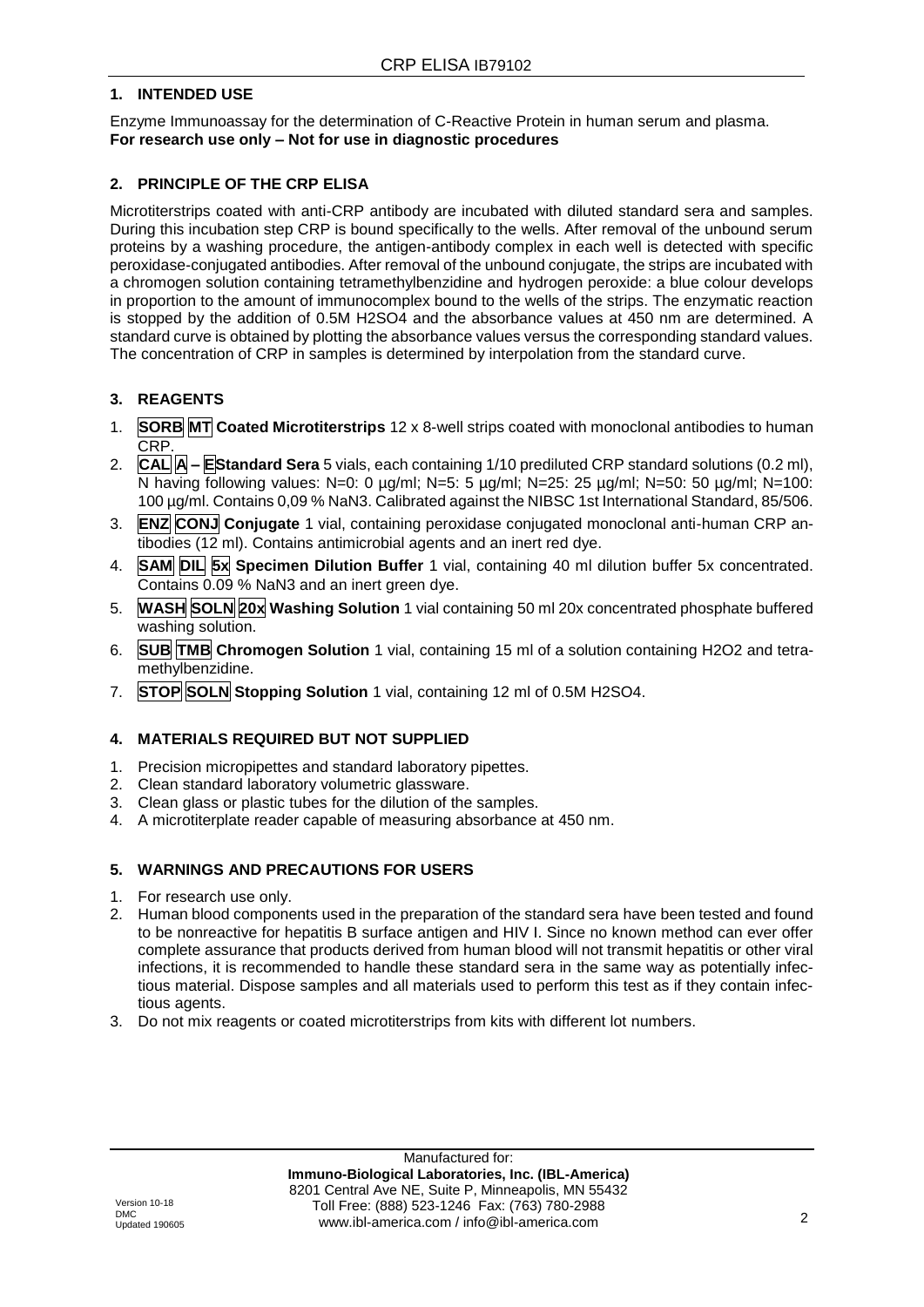- 4. Chromogen Solution contains the hazardous ingredient N-Methyl-2-pyrrolidone at a concentration > 0,3 %. It is classified as a Reproductive Toxicant Category 1B. Following hazard statements are applicable: H360D: May damage the unborn child. Following precautionary statements are applicable: P280: Wear protective gloves/protective clothing/eye protection/face protection. P308+P313: If exposed or concerned: Get medical advice/attention
- 5. Some kit components contain sodium azide as a preservative. In order to prevent the formation of potentially explosive metal azides in laboratory plumbing, flush drains thoroughly after disposal of these solutions.

# **6. STORAGE CONDITIONS**

- 1. Store the microtiter strips in their original package with the desiccant until all the strips have been used.
- 2. Never use any kit components beyond the expiration date.

# **7. SAMPLE COLLECTION AND PREPARATION**

Human serum and plasma may be used in this assay. Remove serum from clot as soon as possible to avoid haemolysis. Lipemic and/or haemolysed samples can cause false results. Transfer the serum to a clean storage tube. Samples may be stored at 2-8  $^{\circ}$ C for a few days, or they can be stored frozen for a longer period of time. Avoid repeated freezing and thawing.

# **8. ASSAY PROCEDURE**

#### **General Remarks**

- 1. Use a separate disposable tip for each sample transfer to avoid cross-contamination.
- 2. All reagents must be allowed to come to room temperature before use. All reagents must be mixed without foaming.
- 3. Once the assay has been started, all steps should be completed without interruption.
- 4. If an ELISA Washer is used, adaptation of the washing step might be necessary to obtain optimal results.

# **Reconstitution of the Reagents**

#### *Washing Solution*

Dilute 50 ml of concentrated Washing Solution (**5**) to 1000 ml with distilled water. Reconstituted solution can be stored at least 1 month, store at  $2 - 8$  °C.

At higher temperatures, the concentrated Washing Solution (**5**) may appear cloudy without affecting its performance. Upon dilution, the solution will be clear.

#### *Specimen Dilution Buffer*

Dilute 40 ml of the concentrated Specimen Dilution Buffer (**4**) to 200 ml with distilled water. Reconstituted solution can be stored at least 3 months or as long as solution remains clear. Store at  $2 - 8$  °C.

#### **Assay Procedure**

- 1. The 10x prediluted standard sera (2) are diluted 1:100 as follows: pipette 10 µl of each calibrator into separate glass or plastic dilution tubes. Add 990 µl of diluted Specimen Dilution Buffer (4) and mix carefully.
- 2. The samples are diluted 1:1000 in two consecutive steps: pipette 10 µl of each sample into separate glass or plastic dilution tubes and add 990 µl of diluted Specimen Dilution Buffer (4). Mix thoroughly. Add 450 µl of diluted Specimen Dilution Buffer to 50 µl of these 100x prediluted samples. Mix thoroughly.

#### **Warning: do not store the diluted samples for more than 8 hours.**

- 3. Pipette 100 µl of the diluted calibrators and samples into each of a pair of adjacent wells (**1**).
- 4. Incubate the covered microtiterstrips for  $30 \pm 2$  min at room temperature.
- 5. Wash the microtiterstrips three times with Washing Solution. This can either be performed with a suitable microtiterplate washer or by briskly shaking out the contents of the strips and immersing

Manufactured for: **Immuno-Biological Laboratories, Inc. (IBL-America)** 8201 Central Ave NE, Suite P, Minneapolis, MN 55432 Toll Free: (888) 523-1246 Fax: (763) 780-2988 www.ibl-america.com / info@ibl-america.com 3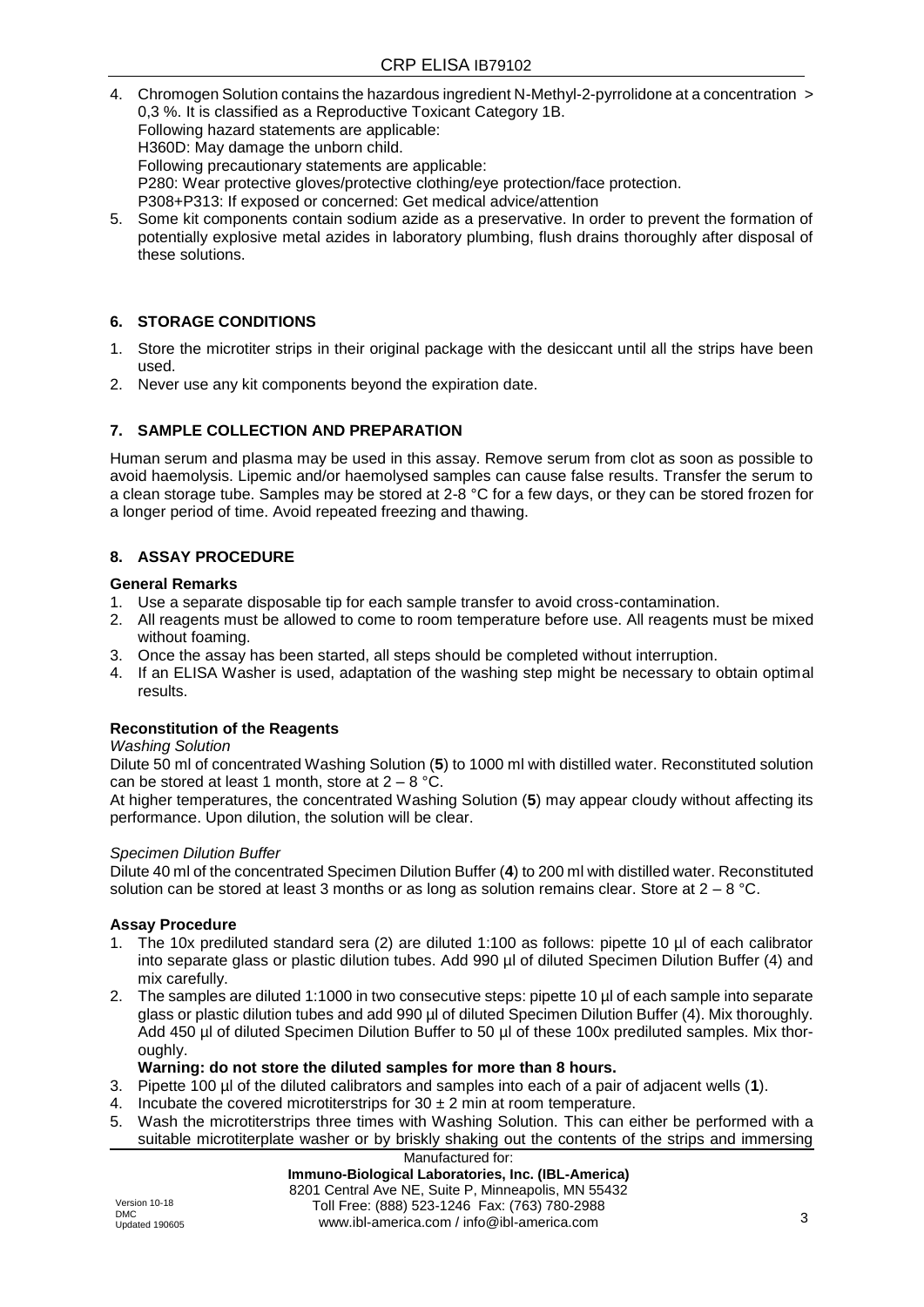them in washing solution. During the third step, the washing solution is left in the strips for 2-3 min. Change washing solution for each cycle. Finally empty the microtiter strips and remove excess fluid by blotting the inverted strips on adsorbent paper.

- 6. Add 100 µl of Conjugate Solution (**3**) and incubate the covered microtiter strips for 30 ± 2 min at room temperature.
- 7. Repeat the washing procedure as described in 5.
- 8. Add 100 µl of Chromogen Solution (**6**) to each well.
- 9. Incubate for  $10 \pm 2$  min at room temperature. Avoid light exposure during this step.
- 10. Add 50 µl of Stopping Solution (**7**) to each well.
- 11. Determine the absorbance of each well at 450 nm within 30 min following the addition of acid.

# **9. RESULTS**

The average absorbance value of each calibrator is plotted against the corresponding CRP-value and the best calibration curve (e.g. log/linear) is constructed.

Use the average absorbance of each sample obtained in the CRP-ELISA to determine the corresponding value by simple interpolation from the curve.

Depending on the experience and/or availability of computer capability, other methods of data reduction may be used.

# **10. PERFORMANCE CHARACTERISTICS**

| <b>Precision</b>     |         |         |         |
|----------------------|---------|---------|---------|
| Intra Assay $(n=10)$ | Level 1 | Level 2 |         |
| Mean $(\mu g/ml)$    | 5.2     | 48.3    |         |
| $SD$ ( $\mu$ g/ml)   | 0.27    | 3.3     |         |
| $%$ CV               | 5.12    | 6.84    |         |
| Inter Assay $(n=7)$  | Level 1 | Level 2 | Level 3 |
| Mean $(\mu g/ml)$    | 4.3     | 31.0    | 67.2    |
| $SD$ ( $\mu$ g/ml)   | 0.6     | 3.6     | 8.5     |
| $%$ CV               | 14.3    | 11.6    | 12.7    |
|                      |         |         |         |

# **11. SPECIFICITY**

# **Cross-reactivity**

The IBL-America CRP ELISA recognizes natural and recombinant human CRP. No cross-reactivity was observed with following factors, prepared at 1 µg/ml in sample diluent: human pentraxin 2; human pentraxin 3; human monomeric CRP; rat CRP.

# **12. ANALYTICAL SENSITIVITY**

The minimal detectable concentration is  $\lt$  1  $\mu$ g/ml.

# **13. TEST VALIDITY**

The following specifications must be met for each run to be valid:

| O.D. value for the zero calibrator:          | < 0.080 |
|----------------------------------------------|---------|
| O.D. value for the highest value calibrator: | > 1.000 |

If one of the specifications is not met, the test run should be repeated.

# **14. TROUBLE SHOOTING**

In case of high background signal, the washing was insufficient. Repeat the test with more vigorous washing (increased number of cycles, soak time).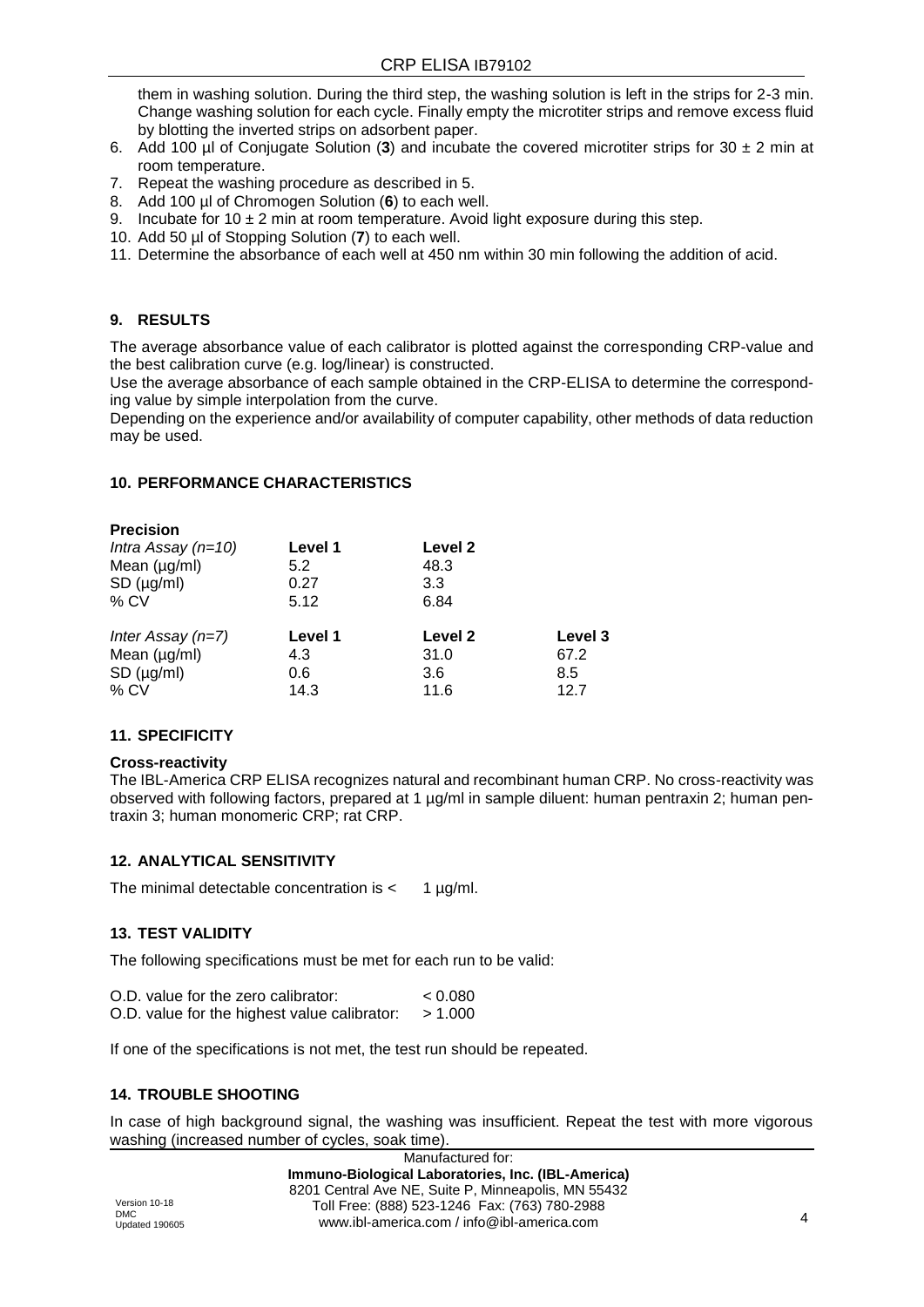# **15. REFERENCES**

- 1. POWELL L. J. C-Reactive Protein a Review Am. J. Med. Technol., **87**, 138-142 (1979).
- 2. GEWURZ H., MOLD C., SIEGEL J. and FIEDEL B. C-Reactive Protein and the Acute Phase Response Advances in Internal Medicine, **27**, 345-372 (1982).
- 3. HELGESON N. G. P., ADAMSON D. M., PIKE R. B., JAMES D. S., NICODEMUS D. S., LEE B. A. and MILLER G. W. C-Reactive Protein : Laboratory Medicine, Vol. 2 (Race G. J., Ed.), Harper & Row, Hagerstown, chapter 29 (1973).
- 4. Johnson HL., Chiou CC., Cho CT. Applications of acute phase reactants in infectious diseases J. Microbiol. Immunol. Infect. **32**(2):73-82 (1999).

# **Manufactured for:**

Immuno-Biological Laboratories, Inc. (IBL-America) 8201 Central Ave. NE, Suite P, Minneapolis, Minnesota 55432, USA Phone: +1 (763) - 780-2955 Fax.: +1 (763) - 780-2988 Email: info@ibl-america.com